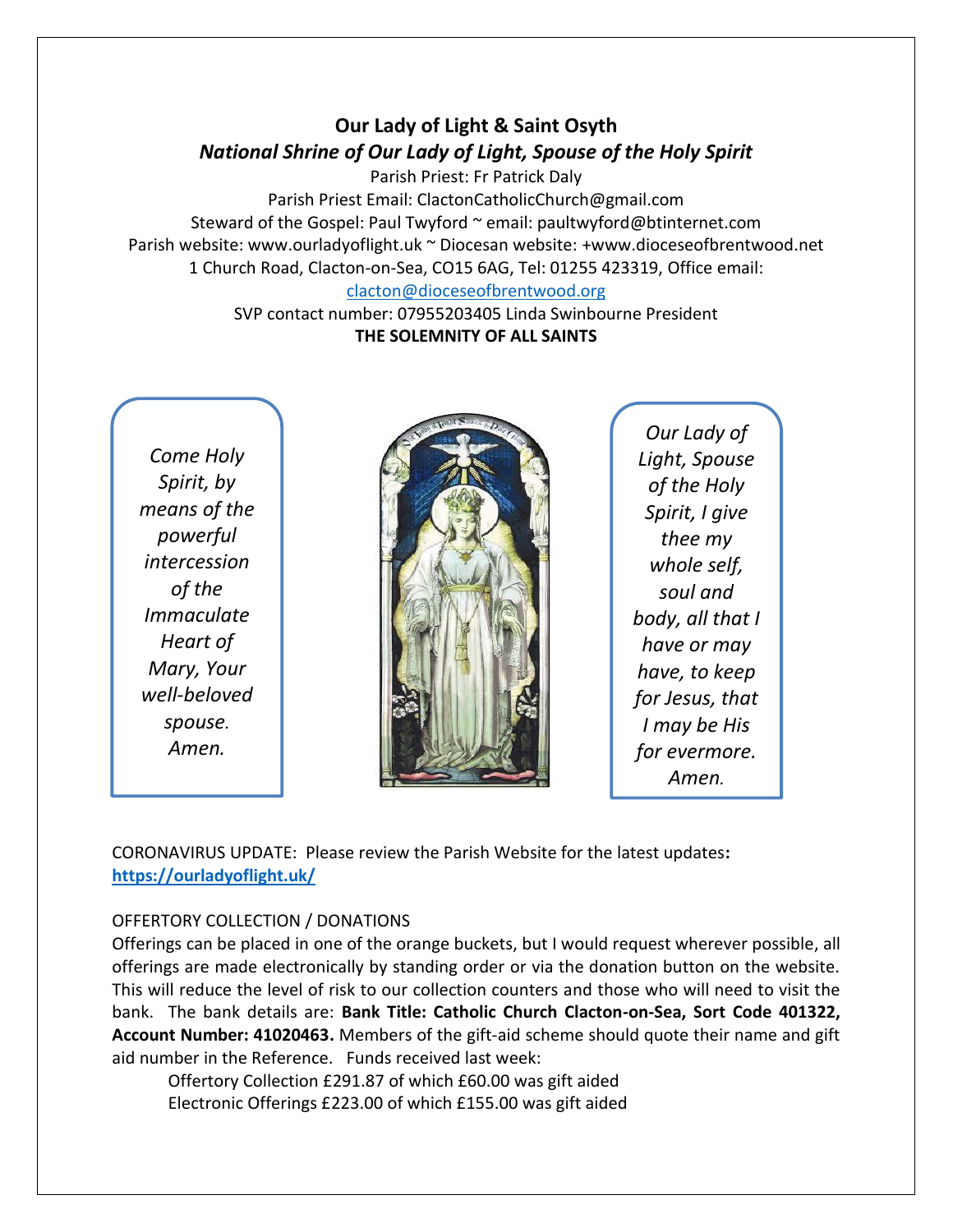Second collection for Prisoner's Sunday: £31.00. Thank you for your generosity, for Gift Aiding your offerings, and for your support of the parish. Fr Patrick

RESUMPTION OF PUBLIC MASS: Please follow the instructions of the Church Stewards and allow plenty of time before Mass starts to sanitize your hands and complete registration. Attendance at Mass is restricted to 50 people. **I would, therefore, ask that those who are able to attend Mass in the week to refrain from attending Mass at the weekends to allow others the opportunity.** Thank you for your understanding and co-operation. Fr Patrick.

NOVEMBER MONTH OF THE HOLY SOULS: The November Dead List envelopes and sheets are now available at the back of the Church. Please place a list of the names of those deceased family members and friends you wish to be remembered during the month of November.

VIGIL MASS OF THE SOLEMNITY OF ALL SAINTS: The Vigil of the Solemnity will be celebrated at both the 9.30 am Mass and 6.00 am Mass on Saturday 31<sup>st</sup> October.

AGE CONCERN COLCHESTER AND NORTH EAST ESSEX: To access support from Age Concern telephone 01206 368420 and select the following options: Option 1: Care, food or accessing prescriptions Option 2: Emotional support Option 3: Befriending Support Option 4: Help with forms and advice Option 5: Dementia support The website is: [www.ageconcerncolchester.org.uk](http://www.ageconcerncolchester.org.uk/)

CONFIRMATION PROGRAMME 2020. Any young person wishing to receive the Sacrament of Confirmation next Pentecost on 23rd May 2021, should make a request in writing to Fr Patrick. To qualify for the 2021 programme, the young person should be currently in Year 10 or above. We are proposing 5 Zoom sessions and one mini retreat led by the Brentwood Youth Service.

#### NATIONAL ROSARY RELAY 31st OCTOBER 2020

The designated Hour for Brentwood Diocese is from 11 am. Message from Bishop Alan: 'We are invited to pray the Rosary sometime between 11am and 12 noon before we hand on to the next Diocese'.

MARY'S MEALS: Latest video update on: www.marysmeals.org.uk

#### MATTHEW 5:1-12

This Sunday, we celebrate the Solemnity of All Saints Day. We celebrate all those who have gone before us and now enjoy a place in heaven. From the moment of our Baptism, we are all called to be saints – to live a life of holiness.

In the Gospel from Matthew, Jesus sat down with His disciples and taught a crowd the lesson of the Beatitudes. The Beatitudes depict the countenance of Jesus Christ and portray His love.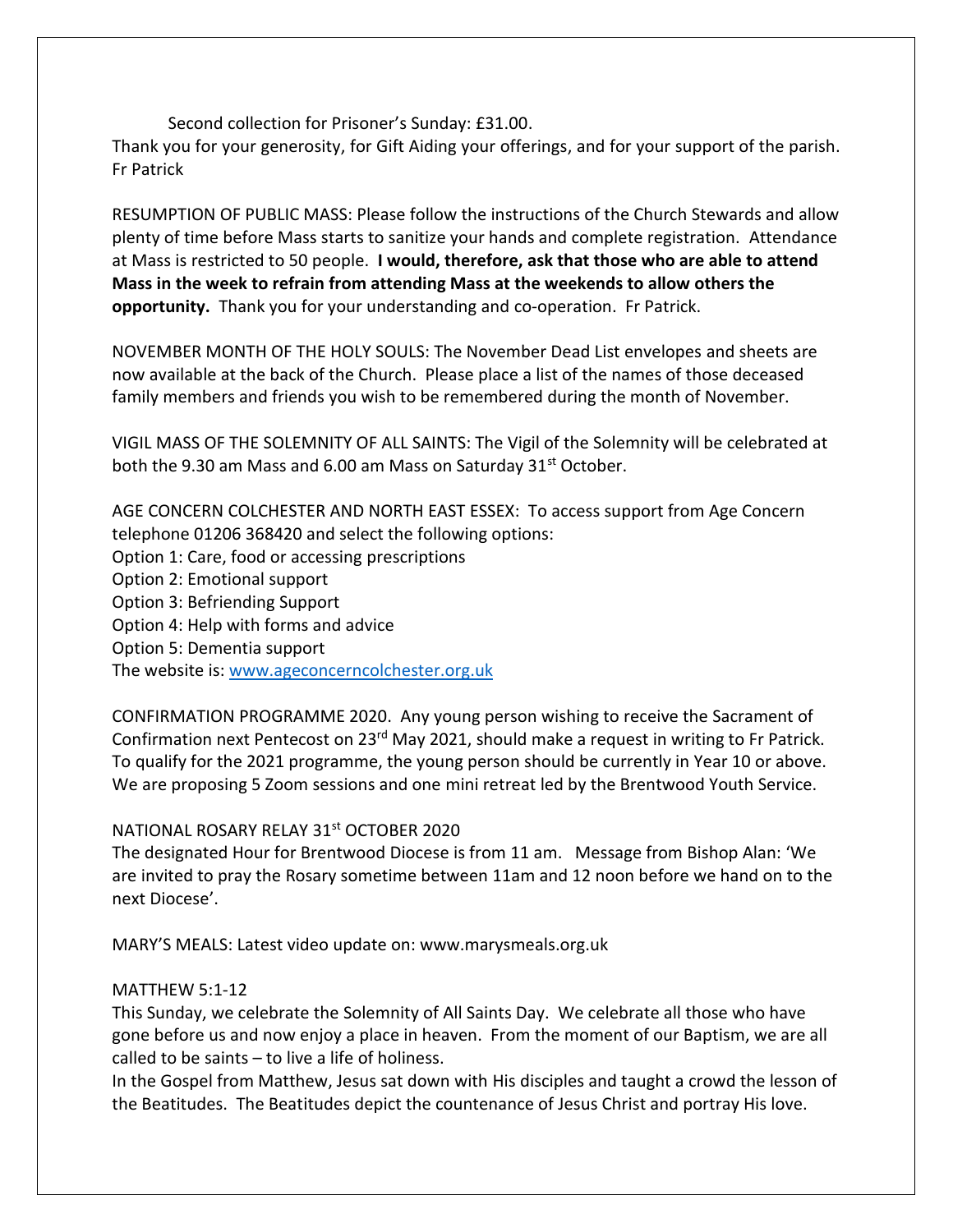They are call to each of us to be a reflection, however imperfect, of our Savior and Lord: Jesus Christ. They are the actions and attitudes which are characteristic of a life lived in Jesus Christ. They are the promises that sustain hope amid the tribulations of our lives. We are all called to the vocation of love in this life; a calling to be holy and near to God.

The Church is the community of the faithful, including those alive now and those who have gone before us, and now live in the presence of God in perfect happiness and joy. We pray to them and they pray for us. We are all called to be Saints and to join the faithful in heaven. Our Lord Jesus died on the cross to make this possible for all who have faith in Him. We are all called in this live to be imperfect but real reflections of the person of Jesus Christ. This is the vocation of all Christians.

Jesus Christ knows that we are imperfect and struggle every day to be the person He intends us to be in this life. It is for this reason, that He gives us His Church. In the Church we are fed by the Word of God and we are nourished by His Holy Sacraments. In the Holy Eucharist, Jesus Christ gives us His very-self, He gives us His Body and Blood in order that we may reflect the image of Him. In words of Jesus Christ, 'Rejoice and be glad, for your reward will be great in heaven.

| Saturday 31st October             | $9.30$ am           | MASS: Deirdre's Deceased        |
|-----------------------------------|---------------------|---------------------------------|
| Vigil Mass of the Solemnity       |                     | Family & Friends                |
| of All Saints                     |                     | (Deirdre)                       |
| Saturday 31 <sup>st</sup> October | 11 am to 12.00 noon | <b>SACRAMENT OF</b>             |
|                                   |                     | <b>RECONCILIATION: In the</b>   |
|                                   |                     | presbytery garden.              |
| Saturday 31 <sup>st</sup> October | 11.00 am to 1.00 pm | Church open for private         |
|                                   |                     | prayer with Exposition of       |
|                                   |                     | the Blessed Sacrament.          |
| Saturday 31 <sup>st</sup> October | $1.30$ pm           | <b>WEDDING: Maurice and</b>     |
|                                   |                     | Donna Bolgar                    |
| Saturday 31 <sup>st</sup> October | 6.00 pm             | <b>MASS: Douglas Dawson</b>     |
| Vigil of the Solemnity of All     |                     | <b>RIP</b>                      |
| <b>Saints</b>                     |                     | (Veronica Chambers)             |
| Sunday 1 <sup>st</sup> November   | 8.30 am             | <b>MASS: Maureen Avery RIP</b>  |
| Solemnity of All Saints           |                     | (Barbara Nunn)                  |
| Sunday 1 <sup>st</sup> November   | 10.30 am            | <b>MASS: Esther Garrity RIP</b> |
|                                   | <b>FAMILY MASS</b>  | (Sr Moira)                      |
| Monday 2 <sup>nd</sup> November   | $9.30$ am.          | <b>MASS: Cyril Avery RIP</b>    |
| Feast of All Souls                |                     | (Barbara Nunn)                  |
| Tuesday 3rd November              | 9.30 am.            | MASS: Brenda White              |
|                                   |                     | Intentions                      |
|                                   |                     | (Lee Family)                    |

### **MASSES WILL BE OPEN TO A MAXIMUM OF 50 PEOPLE IN THE CHURCH**